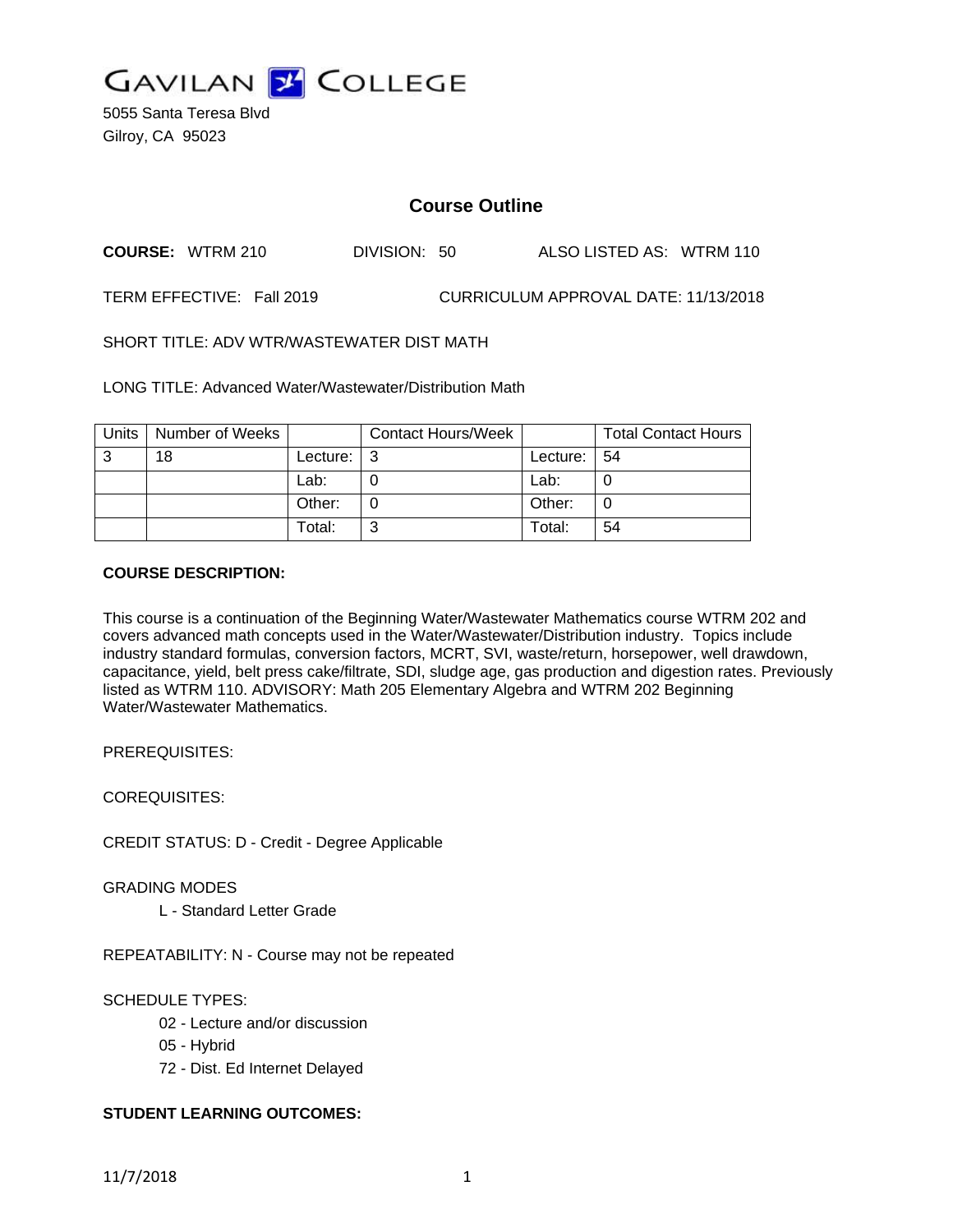1. Apply mathematics such as addition, subtraction, multiplication, and division with whole numbers, decimals, and fractions used in the Water Industry to: Trickling Filters and Rotating Biological Contactor math, Waste Treatment Ponds math, Sludge Production and Thickening calculations, and Sludge Dewatering and Disposal math.

Measure of assessment: Quizzes, Exams, Homework Problems

Year assessed, or planned year of assessment: 2017

Semester: Fall

2. Utilizing Industry Standard formula sheets and conversion factors: convert Cubic Feet to Gallons to Pounds and complete Activated Sludge, Chemical Dosage, Sludge Digestion, Laboratory, and Water Treatment Filter calculations.

Measure of assessment: Quizzes, Exams, Homework Problems

Year assessed, or planned year of assessment: 2017

Semester: Fall

#### **CONTENT, STUDENT PERFORMANCE OBJECTIVES, OUT-OF-CLASS ASSIGNMENTS**

Curriculum Approval Date: 11/13/2018

3 Hours

Content: Apply mathematics such as addition, subtraction, multiplication, and division with whole numbers, decimals, and fractions used in the Water Industry. Review basic math concepts covered in the beginning class.

Student Performance Objectives: Apply basic math concepts as they relate to Industry standard calculations.

3 Hours

Content: Review Industry Standard Formula Sheets used and provided when taking State Certification Exams. Identification of Conversion Factors used to convert Cubic Feet to Gallons to Pounds. Identify the Pounds Formula.

Student Performance Objectives: Identify formulas needed to successfully solve word problems. Manipulate conversion factors to convert Cubic Feet to Gallons to Pounds. Solve problems using the Pounds Formula.

4 Hours

Content: Trickling Filters and Rotating Biological Contactor Math. Hydraulic Loading, Organic Loading, BOD and Suspended Solids Removed, Re-circulation Ratios, and Percent Removal/Efficiency.

Student Performance Objectives: Outline formulas needed to successfully solve word problems for unit process control.

6 Hours

Content: Activated Sludge Calculations. BOD and COD Loading, Solids Inventory, F/M Ratio, Sludge Age, SVI, MCRT, Return Sludge and Sludge Wasting Rates, Pumping Rates, and Oxidation Ditch Detention Time.

Student Performance Objectives: Identify formulas needed to successfully solve word problems for unit process control.

6 Hours

Content: Waste Treatment Ponds Math. BOD Loading, Organic Loading, BOD Removal Efficiency, Hydraulic Loading, Population Loading and Equivalent, Detention Time.

Student Performance Objectives: Outline formulas needed to successfully solve word problems for unit process control.

6 Hours

Content: Chemical Dosage Calculations. Chemical Feed Rate, Dose-Demand-Residual, Percent Strength of solution, Mixing Solutions of Different Strengths, Chemical Feed Pump Settings, Dry Chemical Feed Settings.

Student Performance Objectives: Identify formulas needed to successfully solve word problems for unit process control.

6 Hours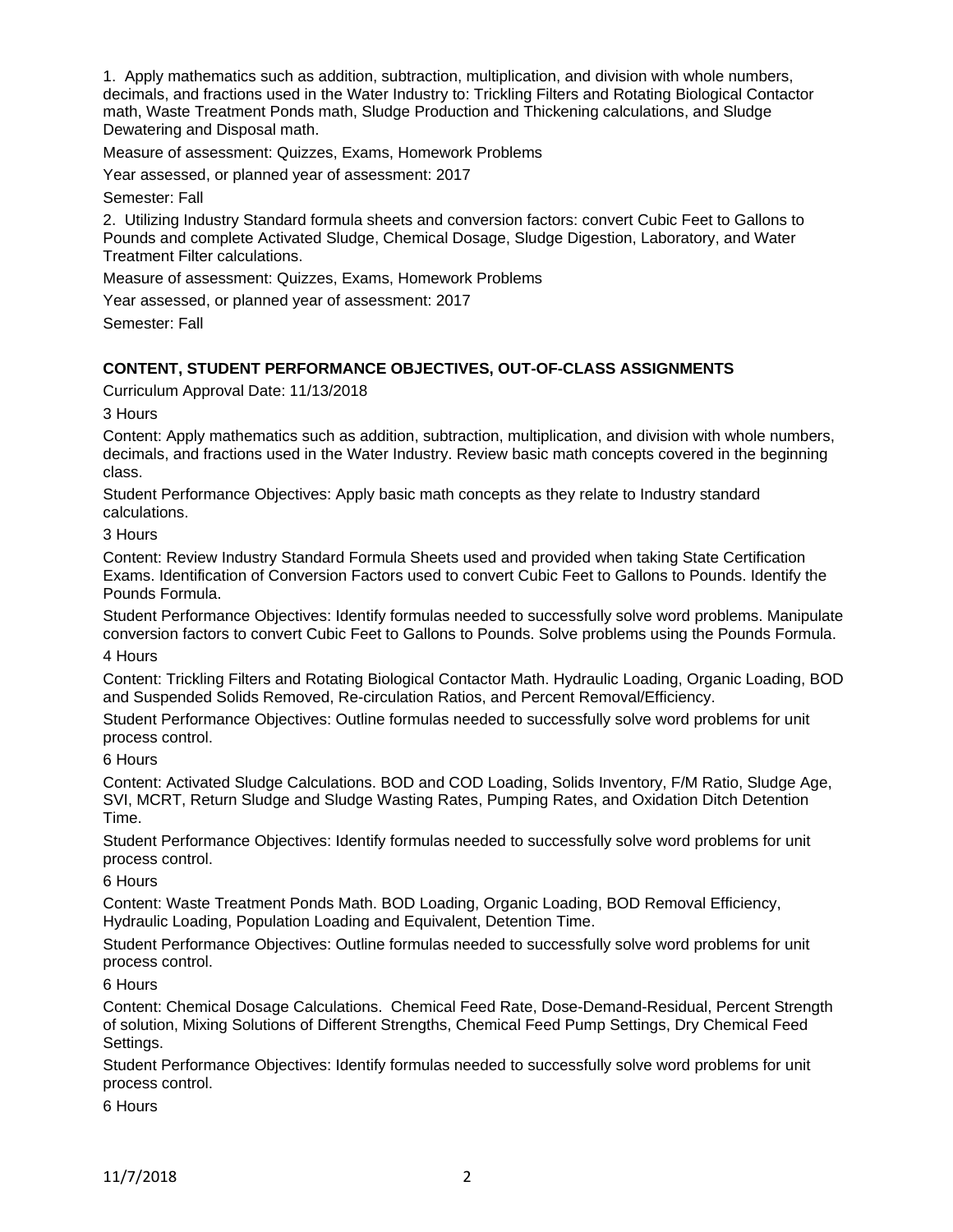Content: Sludge Production and Thickening Calculations. Primary and Secondary Solids production, Percent Solids, Sludge Thickening and Volume Changes, Gravity Thickening Calculations, DAF Thickening Calculations, Centrifuge Thickening Calculations.

Student Performance Objectives: Explain formulas needed to successfully solve word problems for unit process control.

6 Hours

Content: Sludge Digestion Calculations. Sludge Volume Pumped, Pumping Times, Volatile Solids Loading, VA/Alkalinity Ratio, Lime Neutralization, Percent Reduction, Digester Gas Produced, Digestion Time, Air Requirements and Oxygen Uptake.

Student Performance Objectives: Identify formulas needed to successfully solve word problems for unit process control.

6 Hours

Content: Sludge Dewatering and Disposal Math. Filter Press, Belt Filter Press, Vacuum Filter Press Dewatering Calculations, Sand Drying Bed Calculations, and Composting Calculations.

Performance Objectives: Outline formulas needed to successfully solve word problems for unit process control.

6 Hours

Content: Laboratory Calculations. Water Treatment Filter Calculations. BOD, Settleability, Settleable Solids, Sludge Total and Volatile Solids, Suspended Solids and Volatile Solids, Temperature. Filtration Rates, Filter Loading Rates, Filter Runs, Filter Backwash Rates. Horsepower, Wire to Water HP Calculations, Kilowatt Determinations, Power Costs.

Student Performance Objectives: Identify formulas needed to successfully solve word problems for unit process control.

2 Hours

## **METHODS OF INSTRUCTION:**

Lecture, Discussion, Multimedia, Demonstration

## **METHODS OF EVALUATION:**

Writing assignments Percent of total grade: 0.00 % Course is primarily computational Problem-solving assignments Percent of total grade: 0.00 % Percent range of total grade: 25 % to 45 % Homework Problems Quizzes Exams Other: Class Participation Skill demonstrations Percent of total grade: 0.00 % Percent range of total grade: 10 % to 25 % Class Performance/s Objective examinations Percent of total grade: 0.00 % Percent range of total grade: 30 % to 50 % Multiple Choice True/False Other: Math Computation **OUT OF CLASS ASSIGNMENTS:** Required Outside Hours: 78 Assignment Description: Out-of-Class Assignments: For each topic, students will review in class and text book examples to complete hand-out homework assignments. Required Outside Hours: 26

Assignment Description: Study for quizzes and exams.

## **REPRESENTATIVE TEXTBOOKS:**

Required Representative Textbooks Recommended Representative Textbooks